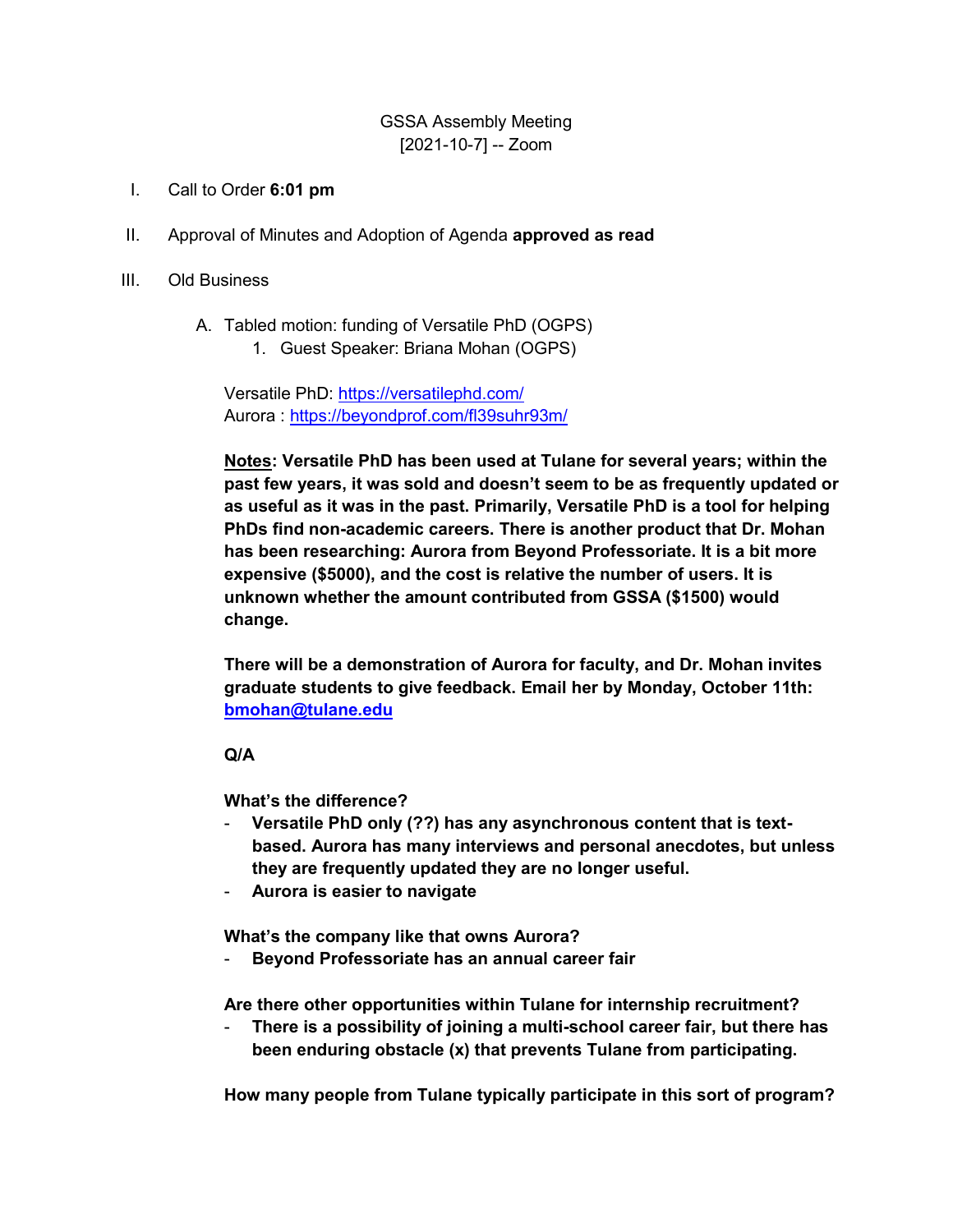- **Dr. Mohan will inquire. Somewhere in the low 3-digits over the course of the year.** 

**Are there any strategies in place to make it more accessible to students, or encourage them to use it? besides gssa** 

- **First line: faculty, when they ask**
- **In class/group workshops and one-on-one meetings**
- **It's also available via Canvas!**

**What have we gained during last year by funding it?** 

- **No anecdotes available, only the number mentioned before about low-300s**

**Question before the Assembly: Given Dr. Mohan's information, does the assembly want to continue to fund Versatile PhD for another year for \$1500?** 

**Motion passes to extend Versatile PhD for one more year.** 

**From the assembly: "If we continue to fund this, let's just make sure our people know about it!"**

## **On another note!**

**1 more week to apply for 3MT and to apply for a OGPS fellowship. See the newsletters forthcoming or the OGPS Canvas site for more information on how to apply.** 

**Q/A on 3-minute-thesis** 

**What kind of support do contestants receive?** 

- **There is a coaching time (3 hours) with the group, and the coach is available for independent**
- **Information on 3MT nationwide:<https://threeminutethesis.uq.edu.au/>**
- B. Tabled motion: Admitting River-Coastal Science and Engineering Department

**Notes: This department was recently established as part of SSE. They have 3 current students, and plan to expand to 10 next year, and more the following year. They are paying fees, so in order to access them they need to be part of GSSA.** 

**Motion: Admit to RCSE to GSSA?** 

- **no questions** 

**Passes! Welcome RCSE!**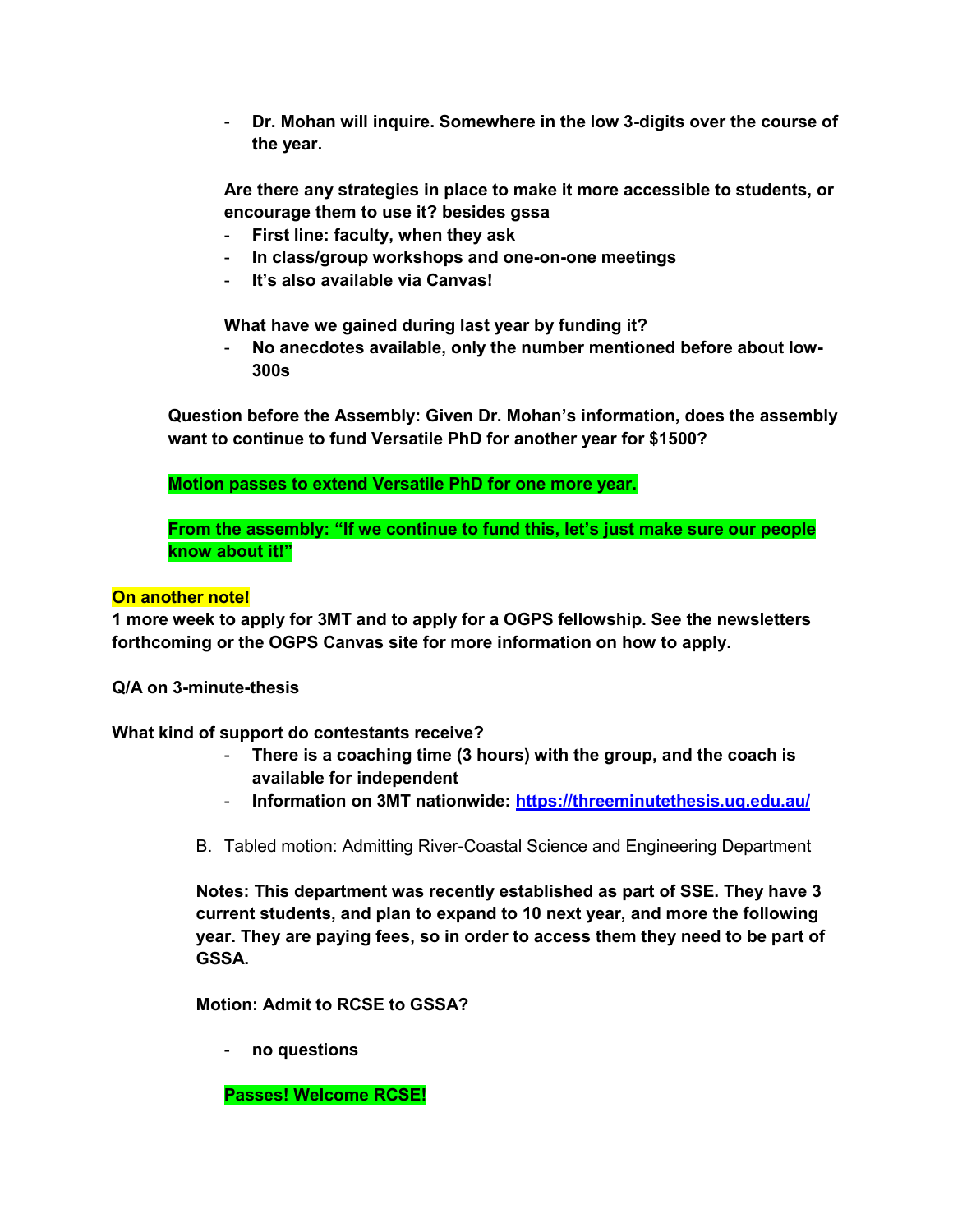# IV. Officer Reports

- A. President Paolo Suating (president.gssa@tulane.edu)
	- 1. Dates and locations for next meetings
- **November 4 – zoom**
- **December 9 – LBC 203 (Stibbs)**
- **January 27 – LBC 203 (Stibbs)**
- **February 24 – LBC 201 (Race)**
- **March 31 – LBC 203 (Stibbs)**
- **April 24 – LBC 203 (Stibbs)**
- **May 19 – LBC 203 (Stibbs)** 
	- 2. State of the Ida Emergency Fund

**The funding application is currently "paused". Information is coming in a few days regarding this account.** 

**News from one week ago -- from Jennifer O'Brien-Brown -- university did not need any extra funds for the emergency fund; external donors are consistent. If assistance is needed, they'll let us know ahead of time.**

**Do we have the capacity to do this? Do we have funds? In the short, yes, because we have a reserve account from previous years' leftover money (very difficult to get money out of this account, but can be done). Currently, over \$100,000. If asked to contribute to the Ida Emergency fund, this is where it will come from.** 

**What we need to know: We cannot use funds from the reserve account unless we have a quorum to vote in an emergency meeting. THIS MAY VERY LIKELY HAPPEN. Please come or send a proxy if an emergency meeting is called!** 

# **Q/A**

**What's the urgency?** 

- **There are many graduate students in need, and the turn-around time for sending this money to Student Affairs is a couple days (and then there is waiting to hear on individual applications), etc.** 

**If a student has already accepted money from the Ida fund, are they eligible to apply again?** 

> - **The question is for Student Affairs or Case Management. Paolo will inquire.**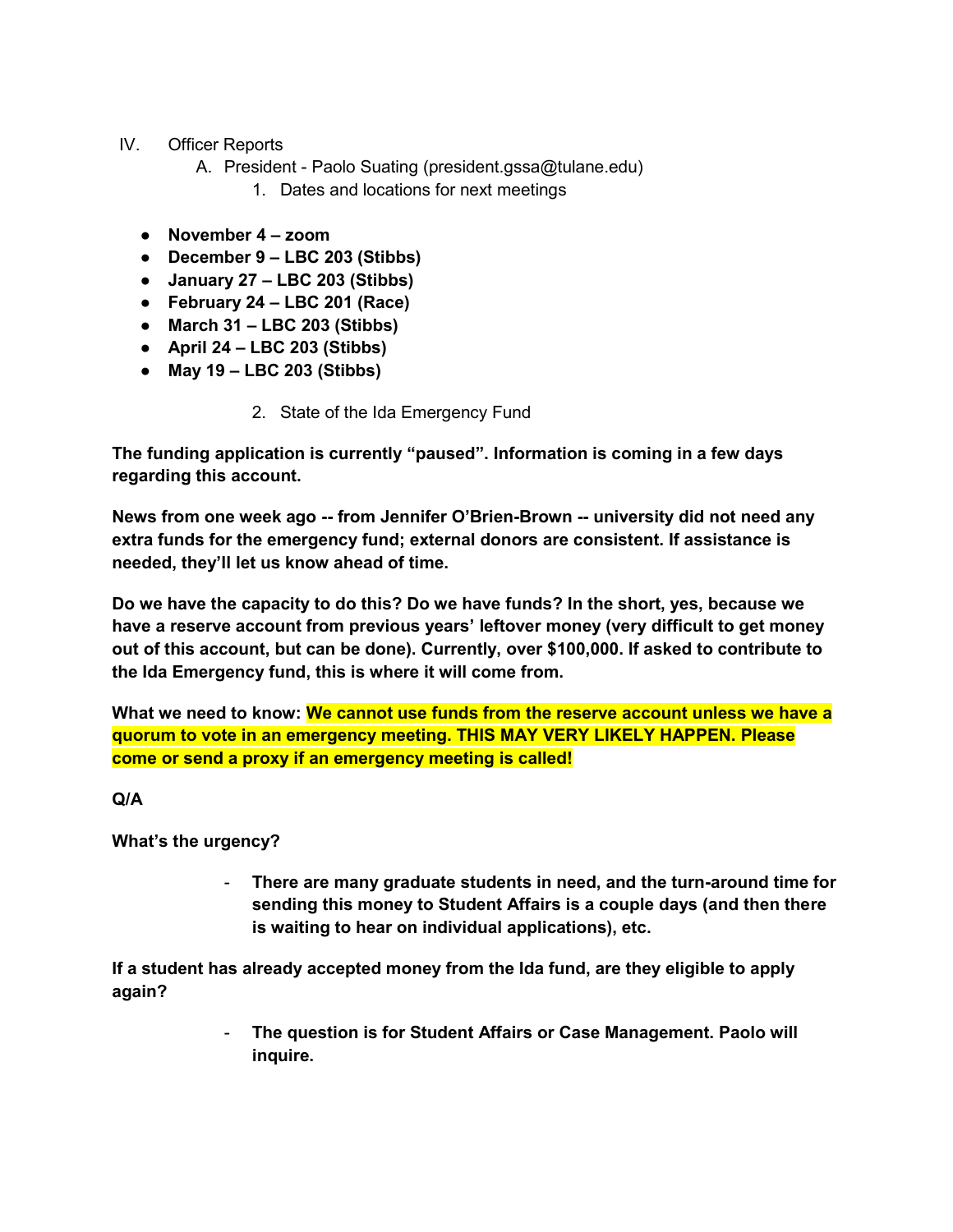3. SLA Graduate Studies Committee: call for student members

# **2 spots! Does not have to be representative, but any member of GSSA Email Paolo or Alyssa if interested.**

[president.gssa@tulane.edu](mailto:president.gssa@tulane.edu) [secretary.gssa@tulane.edu](mailto:secretary.gssa@tulane.edu)

> 4. GSSA Legislative Committee: call for members – need to look into adding language for hybrid meetings

**Specifically for revising the attendance policy, improve the language for what counts as a quorum for voting, and creating language for virtual meetings. Email Paolo if interested!** [president.gssa@tulane.edu](mailto:president.gssa@tulane.edu)

B. Vice President - Anika Tabassum (vp. assa@tulane.edu)

## 1. **GSSA Wine and Cheese Mixer**

Date: October 22<sup>nd</sup>, 2021 Time: 5:30 pm-8:30 pm Place: Qatar ballroom, LBC \*Need eight volunteer/sober monitor for that- event team (please contact with me) and asking other reps too. Without sober monitors cannot have that.

# **Notes: In the past 300-350 guests. {RSVP coming} Need one sober monitor / 50 graduate students. Need 6 more! Contact Anika if interested!**

**Q/A** 

**What are the duties of the sober monitor at the event?** 

- **Cannot drink any alcohol, and you keep an eye on folks with intoxication levels by remaining near the bar; inform the cop of any illegal activity, issues.** 

# **What are the covid 19 policies in place for the event?**

- **The room booked can hold up to 700 people, but we are only allowed to fill it to 350, and masks!** 

# **2. GSSA Halloween themed trivia**

Tentative place: Cooter Brown's Date: Thursday, October 28<sup>th</sup>, 2021 Time: 6-8:30 pm Dress code: Halloween costumes encouraged! \*Budget which has been allocated for September trivia will be used here

### **Notes: 100-200 people expected; 4 sober monitors requested**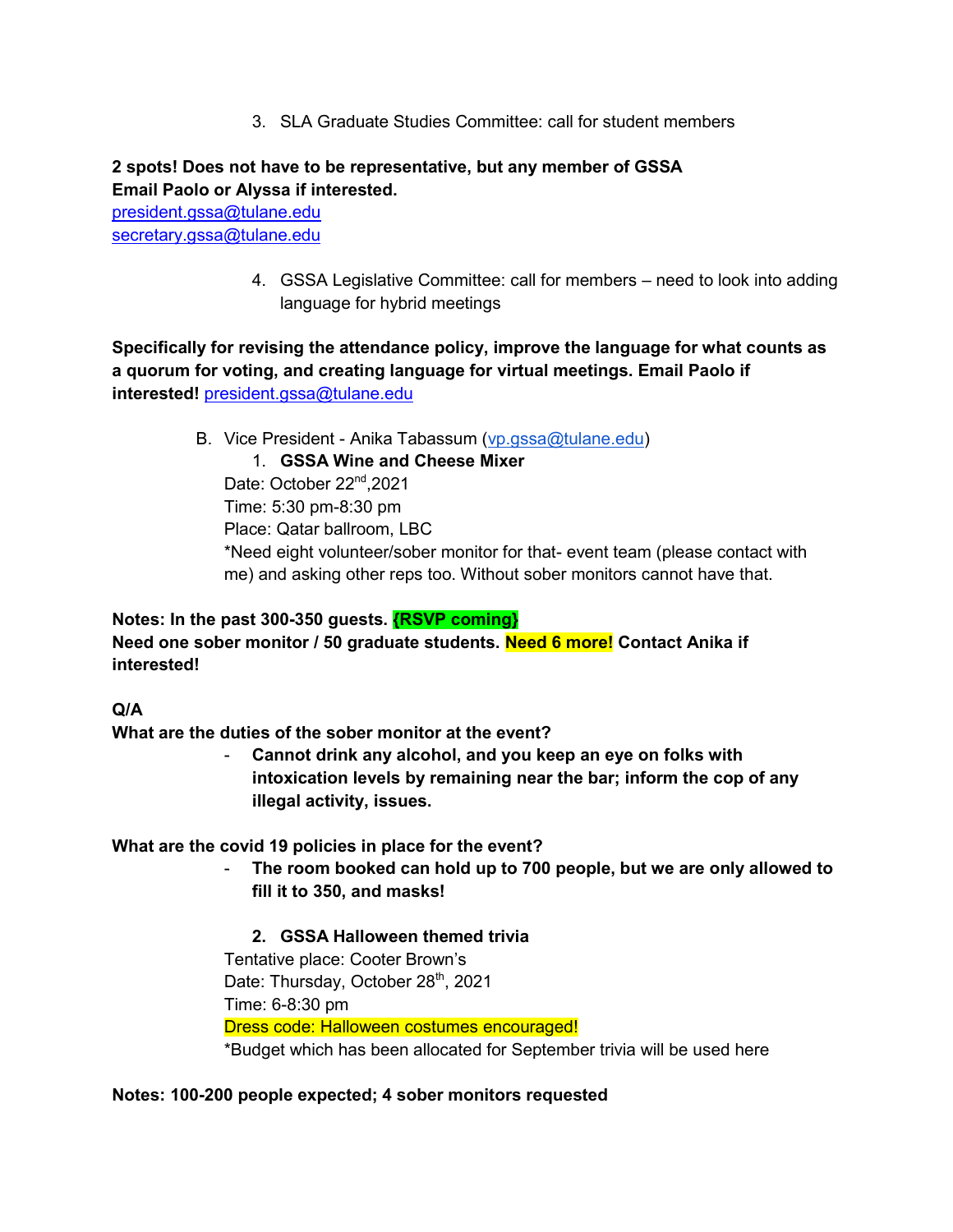### **3. November trivia**

Tentative place: Cooter Brown's Date: Thursday, November 25<sup>th</sup>, 2021 correction: November 18th, 2021 Time: 6-8:30 pm *Asking fund \$1000* 

**Funding passed for \$1000** 

#### **4. First in-person event committee meeting**

Date: Wednesday October 13<sup>th</sup>,2021

\*\*\*\*There will be snacks and coffee

\*Please send me your email Id and we need to meet to plan for the rest of the year

C. Treasurer - Nirasha Thilakaratne [\(treasurer.gssa@tulane.edu](mailto:treasurer.gssa@tulane.edu))

| Event<br>date | Event name                                                                            | Department                       | Amount<br>requested |
|---------------|---------------------------------------------------------------------------------------|----------------------------------|---------------------|
| 10/29         | Physics and<br>Engineering<br><b>Physics Grad</b><br><b>Student Meet</b><br>and Greet | Physics and<br>Engineering       | 375                 |
| 10/28         | Department<br>Graduate<br>Meeting                                                     | EEB                              | 200                 |
| 11/05         | BME &<br><b>Bioinnovation</b><br>Fall BBQ                                             | <b>Biomedical</b><br>Engineering | 500                 |
| 10/05         | <b>ATCG CMB</b><br><b>Business</b><br>Meeting                                         | Cell and<br>Molecular<br>Biology | 250                 |
| 11/05         | <b>ATCG CMB</b><br><b>Business</b><br>Meeting                                         | Cell and<br>Molecular<br>Biology | 250                 |

1. Event requests

Itemized list for physics event

 Event Start Date: Oct 29, 2021 Event Duration: 1 Event Location: Audubon Park (on the field near the Gumbel Fountain, across from Tulane) 6500 St. Charles Ave. New Orleans, LA, 70118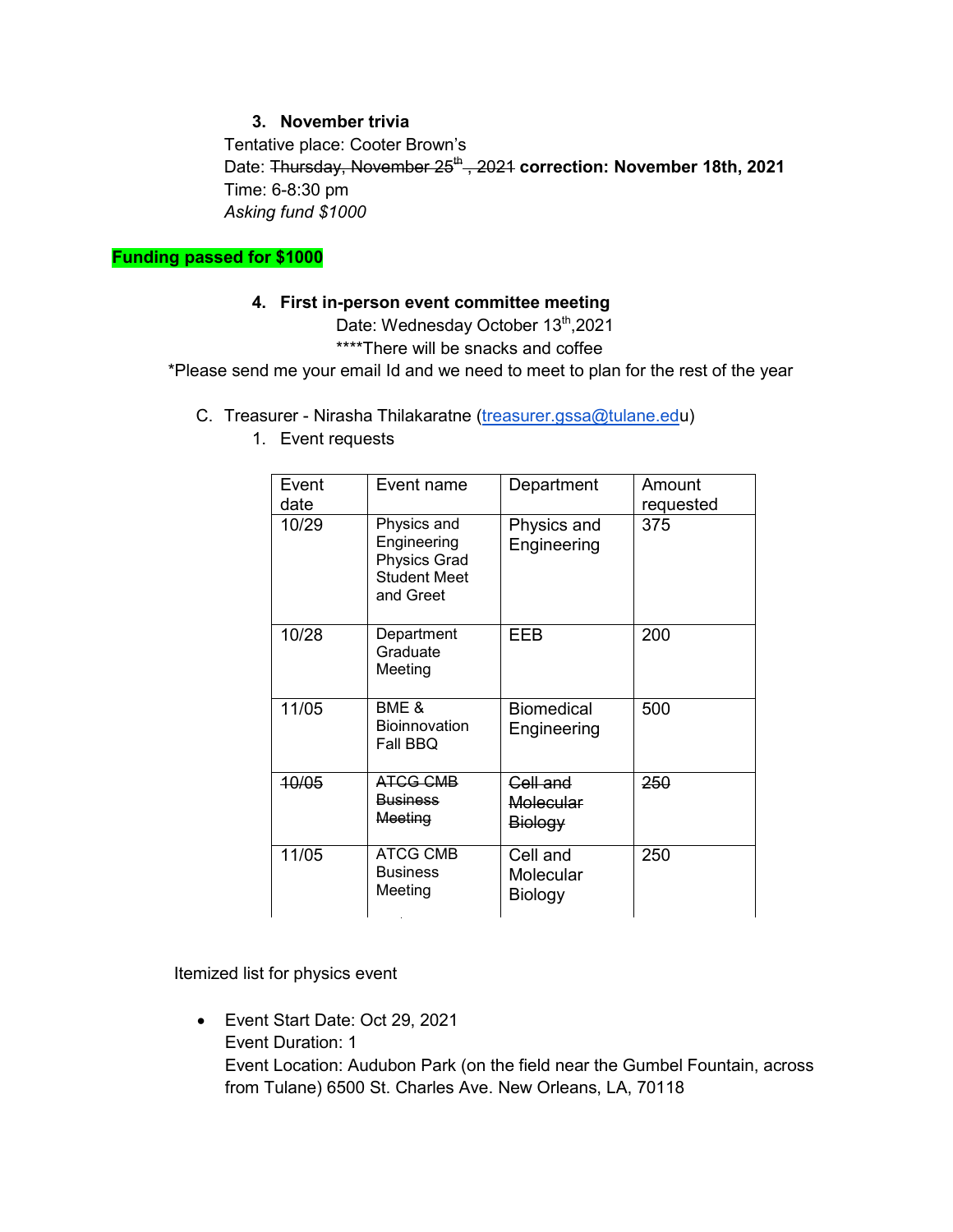# of Attendees: 45 total people: 30 grad students, 15 plus-ones of grad students Use of Funds: 25 pizzas from Dominoes (\$7.99 per pizza) = \$199.75 3 24 packs of soda from Walmart (\$8.78 per pack) = \$26.34 3 18 packs of chips from Walmart (7.78 per pack) = \$23.34 1 24 pack of water from Walmart (\$2.68 per pack) = \$2.26 1 50 pack of paper plates from Walmart (\$2.18 per pack) = \$2.18 Permit to use Audubon Park for a gathering = \$75.00 Extra unknown expenses (i.e. tax, changes in prices) = \$46.13

Itemized list for BME event

| Item                  | Vendor       |                    |       | <b>Number Served</b> |    |       | Quantity            | Cost         |                                                                                                                  |
|-----------------------|--------------|--------------------|-------|----------------------|----|-------|---------------------|--------------|------------------------------------------------------------------------------------------------------------------|
| <b>Pulled Pork</b>    | Blue Oak BBQ | Ś.                 | 14.00 | 3                    | \$ | 4.67  | 22                  | \$           |                                                                                                                  |
| Mac n' Cheese         | Blue Oak BBQ | Ś                  | 84.00 | 50                   | \$ | 1.68  | $\mathbf{1}$        | \$           |                                                                                                                  |
| <b>Baked Beans</b>    | Blue Oak BBQ | \$                 | 84.00 | 25                   | \$ | 3.36  | $\mathbf{1}$        | \$           |                                                                                                                  |
|                       | Blue Oak BBQ | \$                 | 42.00 | 25                   | \$ | 1.68  | $\mathbf{1}$        | \$<br>42.00  |                                                                                                                  |
| Potato Salad          | Blue Oak BBQ | Ś                  | 42.00 | 25                   | \$ | 1.68  | $\mathbf{1}$        | \$           |                                                                                                                  |
| Banna Pudding         | Walmart      | Ś                  | 42.00 | 50                   | \$ | 0.84  | $\mathbf{1}$        | \$           |                                                                                                                  |
| Sauce                 | Blue Oak BBQ | \$                 | 7.00  | 25                   | \$ | 0.28  | 3                   | \$<br>21.00  |                                                                                                                  |
| <b>Catering Tip</b>   | Blue Oak BBQ |                    |       |                      |    |       |                     | \$<br>112.14 |                                                                                                                  |
|                       |              |                    |       |                      |    |       |                     |              |                                                                                                                  |
| <b>Salad Dressing</b> | Walmart      | \$                 | 3.00  | 15                   | \$ | 0.20  | 5                   | \$<br>15.00  |                                                                                                                  |
| Salad                 | Walmart      | \$                 | 3.50  | 10                   | \$ | 0.35  | $\overline{7}$      | \$<br>24.50  |                                                                                                                  |
| <b>Bread/Rolls</b>    | Walmart      | \$                 | 3.00  | 12                   | \$ | 0.25  | 6                   | \$<br>18.00  |                                                                                                                  |
| <b>Sweet Tea</b>      | Walmart      | \$                 | 3.00  | 16                   | \$ | 0.19  | 4                   | \$<br>12.00  |                                                                                                                  |
| Water                 | Walmart      | \$                 | 3.00  | 12                   | \$ | 0.25  | 3                   | \$<br>9.00   |                                                                                                                  |
| Cups                  | Walmart      | \$                 | 3.00  | 30                   | \$ | 0.10  | $\overline{2}$      | \$<br>6.00   |                                                                                                                  |
| Plates                | Walmart      | \$                 | 5.00  | 200                  | \$ | 0.03  | $\mathbf{1}$        | \$<br>5.00   |                                                                                                                  |
| <b>Napkins</b>        | Walmart      | \$                 | 3.00  | 200                  | \$ | 0.02  | $\mathbf{1}$        | \$<br>3.00   |                                                                                                                  |
| Silverware            | Walmart      | \$                 | 4.00  | 32                   | \$ | 0.13  | 3                   | \$<br>12.00  |                                                                                                                  |
|                       |              |                    |       |                      |    |       |                     |              |                                                                                                                  |
| <b>Total</b>          |              |                    |       |                      | \$ | 13.99 |                     | \$<br>839.64 |                                                                                                                  |
|                       |              | Ginger Sesame Slay |       | Price                |    |       | <b>Price/Person</b> |              | 308.00 price per pound pound<br>84.00 Full pan<br>84.00 Full pan<br>Half Pan<br>42.00 Half Pan<br>42.00 Half Pan |

based off attendance of about 50 people

REQUEST from GSSA: \$500 The deparment will cover the remaining balannce  $\epsilon$  \$ 339.64

Motion to vote on events under 250 as a slate? 2nded, passes. 10/28 EEB and 11/5 CMB passes 10/29 Physics passes 11/05 BME passes

- D. Secretary Alyssa Walker [\(secretary.gssa@tulane.edu\)](mailto:secretary.gssa@tulane.edu)
	- 1. Department totals & rep. requirements
	- 2. Sign-up for the listserv, enroll in Wavesync, check you are listed on the website
- V. New Business
	- A. GAPSA Senator Report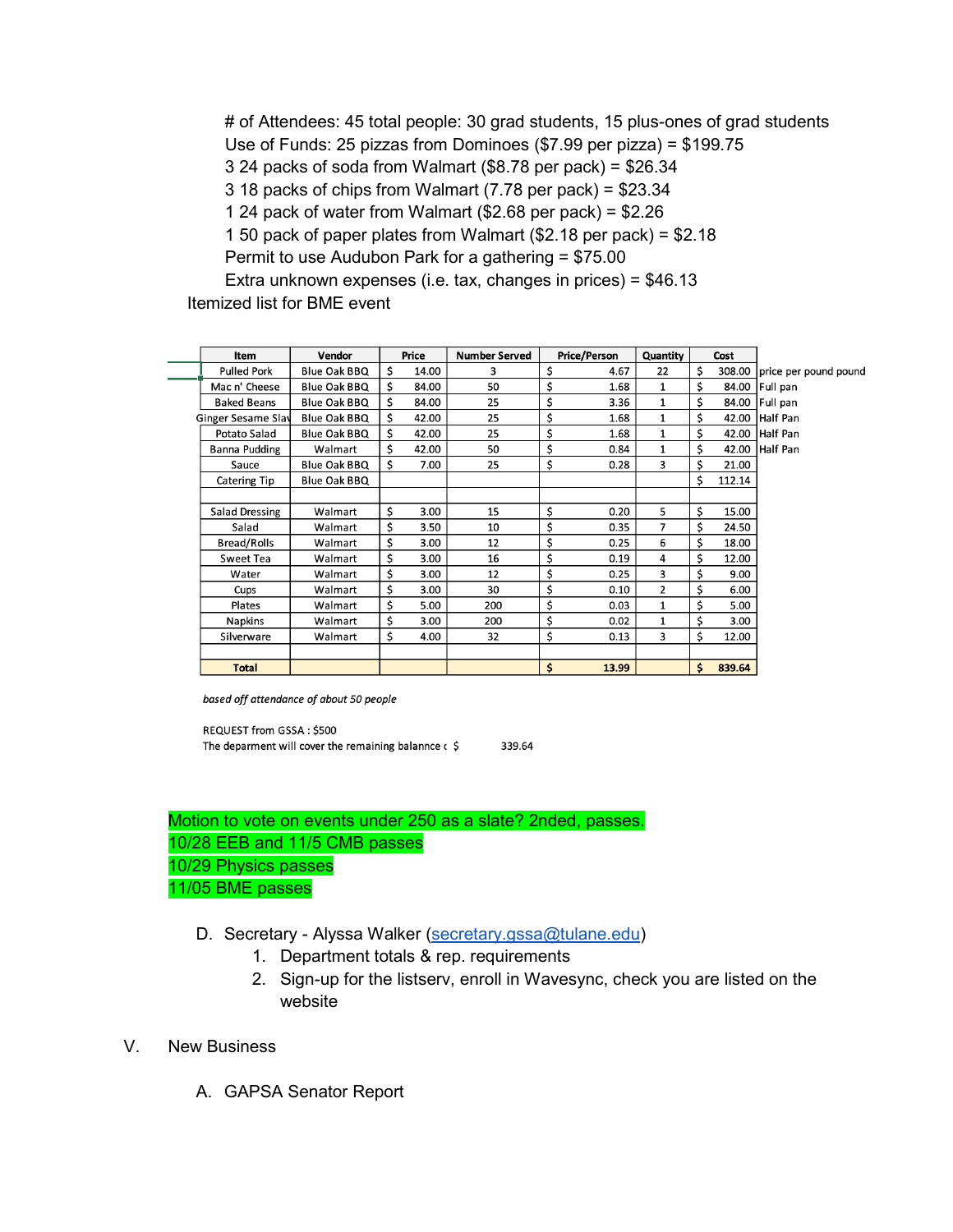**Notes: Proposal for GAPSA to fund part of TedX at Tulane approved (already funded by other sponsorships, USG, and Library, etc.)** 

**Application for TedX at Tulane:** 

**[https://docs.google.com/forms/d/e/1FAIpQLSeKvDteVyQhI6MSLeSDIxc](https://docs.google.com/forms/d/e/1FAIpQLSeKvDteVyQhI6MSLeSDIxcXCSNCMcGGRaYperKibnRLrBze5w/viewform) [XCSNCMcGGRaYperKibnRLrBze5w/viewform](https://docs.google.com/forms/d/e/1FAIpQLSeKvDteVyQhI6MSLeSDIxcXCSNCMcGGRaYperKibnRLrBze5w/viewform)**

**Strategy for Now – University-wide plan to increase diversity and inclusion. Be on the look out for events from GAPSA and GSSA!** 

**Tulane's Communication during Hurricane Ida – overall it seemed graduate students were unsatisfied with the response of the school prior to the storm, but satisfied with how they handled the aftermath.** 

**Concerns about communication during Ida? Contact Paolo [\(president.gssa@tulane.edu\)](mailto:president.gssa@tulane.edu)** 

**GAPSA wants to plan a Fall Mixer – no date set, but please keep an eye out for it!** 

- B. Graduate Council Report
- C. SLA Graduate Studies Committee Report
- D. SSE Graduate Studies Committee Report

**Notes: They are announcing the opening of applications for incoming graduate students for Fall 2022 and they are increasing marketing. No elaboration provided.** 

- E. OISS Liaison Report
- VI. Old Business

**Computer Science is organizing a colloquium.** 

**The motion before the assembly: To include 2 funding requests (for Oct 27th and Nov 3rd)** 

**2nded, motion passes, and computer science is allowed to request funds at the emergency meeting** 

VII. Announcements